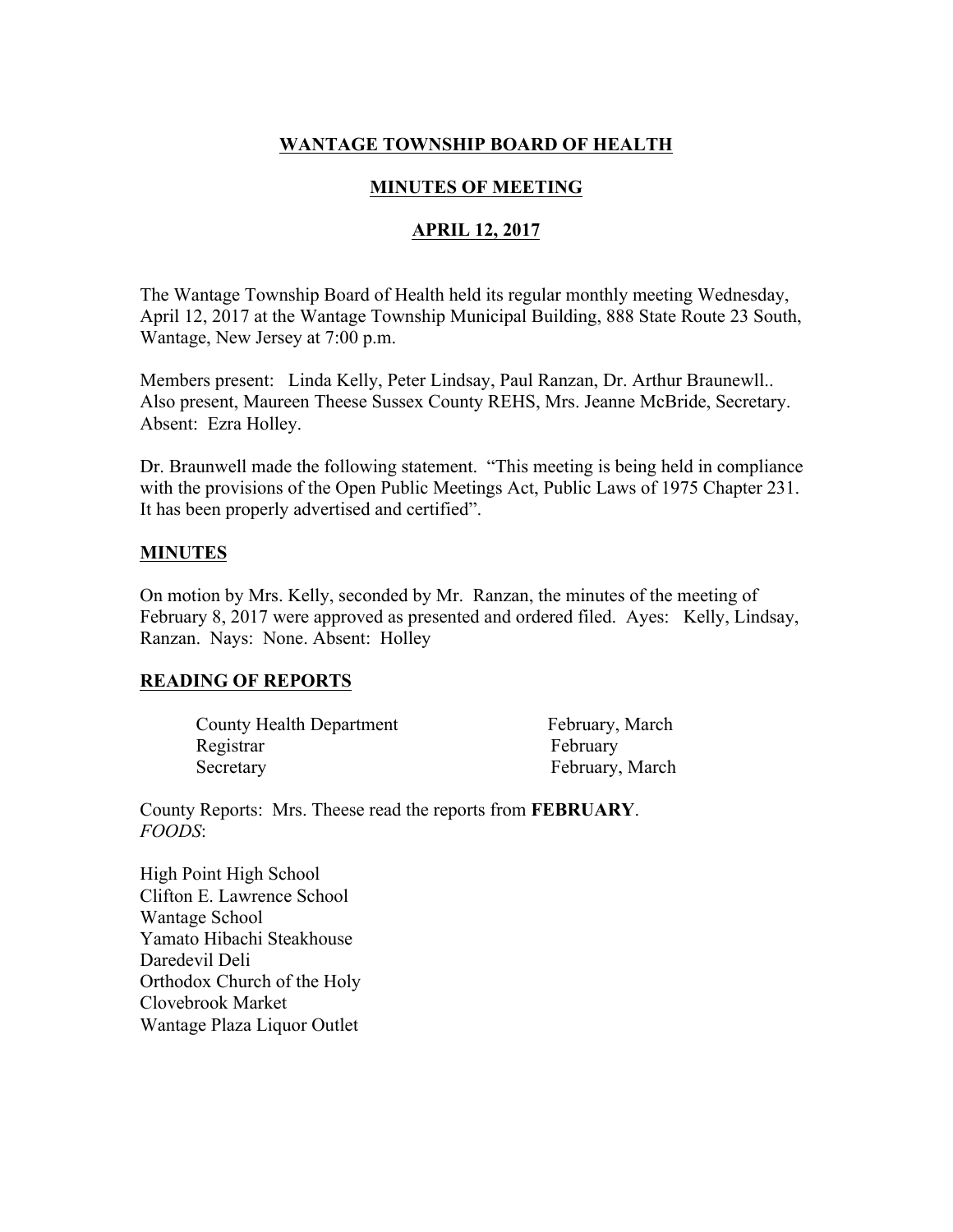### *SEPTICS*:

88 Lower Unionville Road 81Central School Road 58 Longview Terr. 49 Blair Road 15 Volcanic Hill 18 Ridge Circle 148 Mudtown Road 8 Lois Lane 56 Armstrong Road

*SAFE WATER*:

Holy Spirit church Wantage Professional Bldg Royal Pontiac Magarino Ford Sweeney's Second Home

### *ANIMAL FACILITY OPERATIONS*

Wantage Pound High Pocket Hounds

### **MARCH**

#### *FOODS*

Airport Diner Rite Aid Pharmacy LUK Oil Mountain View Country Store Quick Stop Deli

#### *SEPTIC*

18 Ridge Circle 29 Fernwood Rd 58 Longview Terr 15 Volcanic Hill 148 Route 565 5 Philips Terr

45 Smith Road 39 summit Dr.